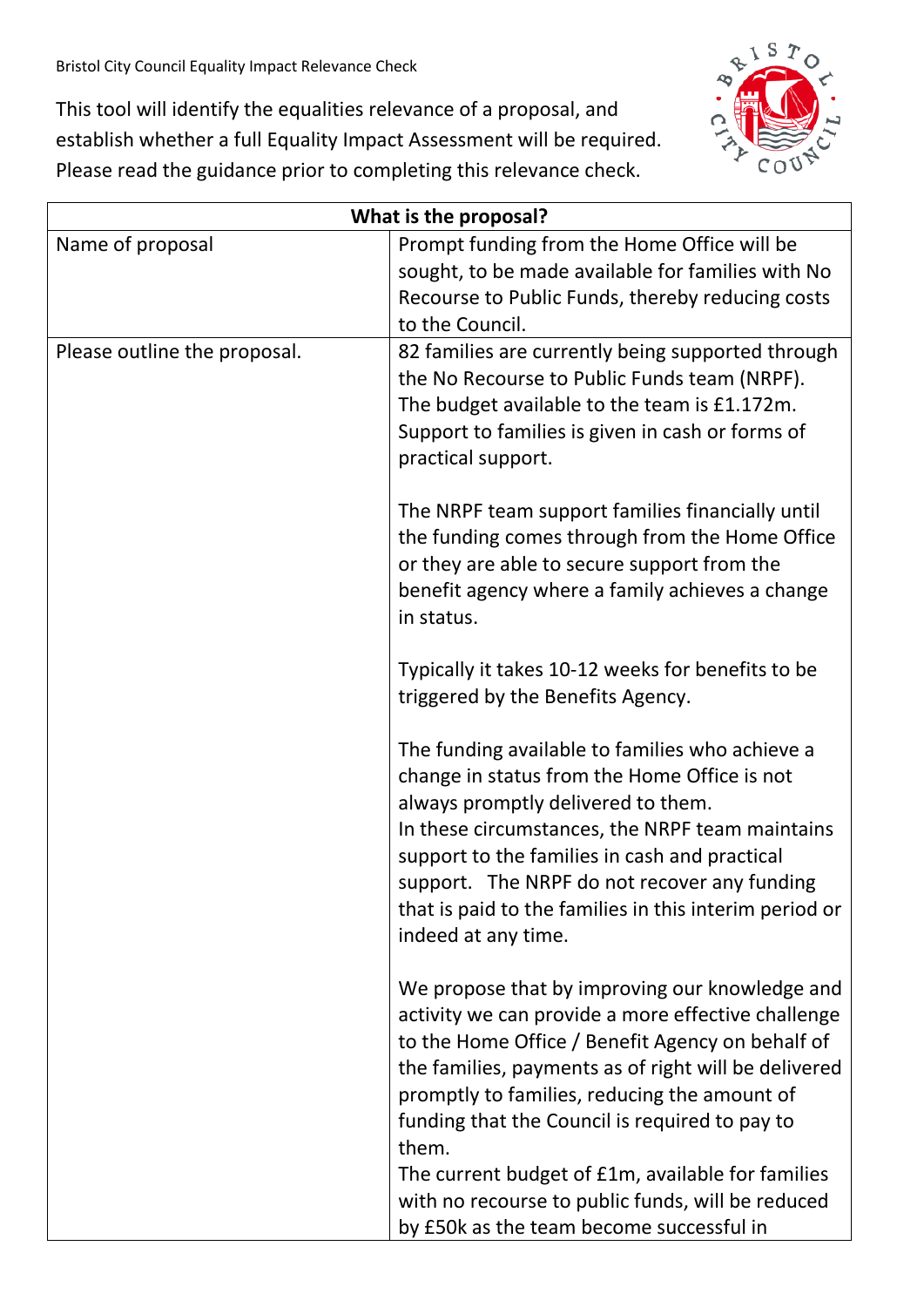|                                 | achieving release of funds or benefits to families.<br>The impact on families will be neutral as the<br>Council maintains support to families ensuring<br>that necessary cash or in-kind support continues<br>until they receive funding from the Home Office<br>as is their right.                                                                                                                                                                                               |
|---------------------------------|-----------------------------------------------------------------------------------------------------------------------------------------------------------------------------------------------------------------------------------------------------------------------------------------------------------------------------------------------------------------------------------------------------------------------------------------------------------------------------------|
|                                 | We intend to broker the secondment of a Border<br>Agency Officer to support the NRPF team to more<br>effectively challenge the Home Office. The aim<br>will be to challenge the Home Office to promptly<br>fund families where their designation has<br>changed but Home Office funding has not<br>followed as is the family's right. Such support may<br>include assistance on developing standard letters<br>with specific language; or guidance on approaches<br>to challenge. |
|                                 | The Border Agency officer will have no contact<br>with the families concerned.                                                                                                                                                                                                                                                                                                                                                                                                    |
|                                 | The saving will be obtained by supporting families<br>to gain their benefit rights, rather than the<br>funding being paid by the Council. The Council<br>will continue to fund families until the Home<br>Office funding comes in. Vulnerable families who<br>are typically supported will not be disadvantaged<br>by the activities.                                                                                                                                             |
| What savings will this proposal | £50,000                                                                                                                                                                                                                                                                                                                                                                                                                                                                           |
| achieve?                        |                                                                                                                                                                                                                                                                                                                                                                                                                                                                                   |
| Name of Lead Officer            | Jacqui Jensen                                                                                                                                                                                                                                                                                                                                                                                                                                                                     |

| Could your proposal impact citizens with protected characteristics?                      |  |
|------------------------------------------------------------------------------------------|--|
| (This includes service users and the wider community)                                    |  |
| Please outline where there may be significant opportunities or positive impacts, and for |  |
| whom.                                                                                    |  |
| The NRPF currently supports 82 people with this status. Because of the nature of their   |  |
| identified need, the main protected characteristic that affects them is race. In the     |  |
| current cohort there are people of the following origin:                                 |  |
| 7 European                                                                               |  |
| 35 African                                                                               |  |
| 4 East Asia (China, Vietnam)                                                             |  |
| 31 Caribbean (Cuba, Jamaica)                                                             |  |